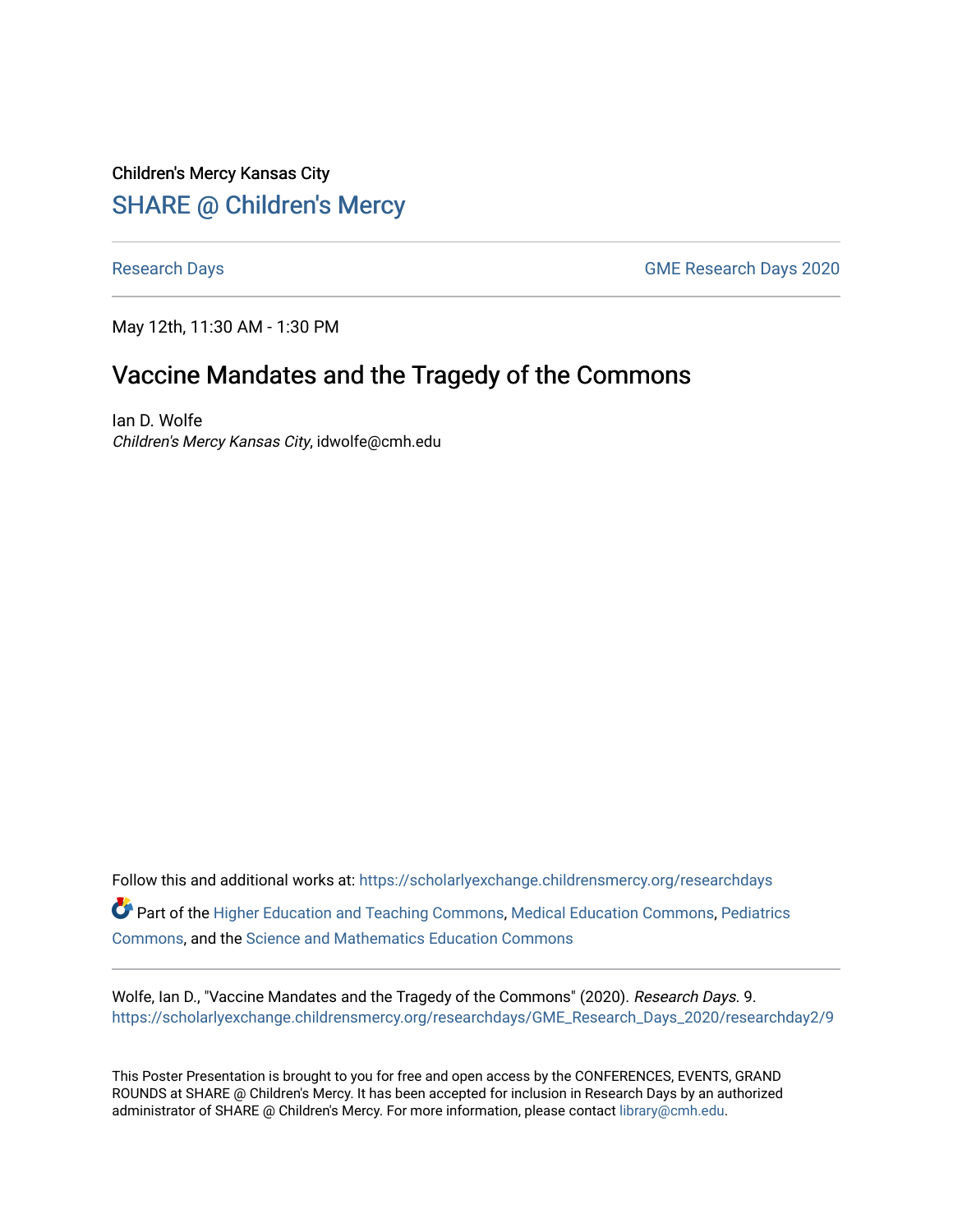## **Research Abstract Title**

**Vaccine Mandates and the Tragedy of the Commons**

### **Submitting/Presenting Author (must be a trainee): Ian Wolfe Primary Email Address: idwolfe@cmh.edu**

⎕**Resident/Psychology Intern (≤ 1 month of dedicated research time)**   $\Box$ Resident/Ph.D/post graduate ( $> 1$  month of dedicated research time) X **Fellow** 

**Primary Mentor (one name only): Brian S. Carter MD Other authors/contributors involved in project:**

#### **IRB Number:**

**Describe role of Submitting/Presenting Trainee in this project (limit 150 words):**

**The role of the trainee in this project was conceptual development, research, data collection, data and policy analysis, manuscript creation.**

#### **Background, Objectives/Goal, Methods/Design, Results, Conclusions limited to 500 words**

#### **Background:**

After 501 cases of measles in 2019, Germany passed a law mandating the vaccine for all children entering school. At the same time, 61 children under 5 years of age died from Measles in Samoa. This led the government arrest of a vocal anti-vaccine figure who was said to be behind the reduction in vaccination rates. Samoa has begun door-to-door mandatory immunization.

Measles cases have been rising among developed nations due to reductions in vaccinations. Lower percentages of immunized people lead to outbreaks. In the 1970's England and Wales saw a large drop in their pertussis vaccination rates. This led to a national epidemic with 5,000 hospitalizations and 38 deaths. There is a correlation between increased incidence of outbreaks subsequent spikes in vaccine participation, raising a serious question around complacency and hesitancy. Vaccine exemptions lead to a loss of herd-immunity and outbreaks.

Many states in the US have moved to vaccine mandates for school entry but allow religious or principlebased exemptions. There is a fruitful debate underway among bioethicists around obligations to contribute to herd-immunity. We support this move but note two important barriers to herd-immunity: complacency and hesitancy. A systems theory archetype provides a useful way to explore the ethics and health consequences of losing herd-immunity thresholds.